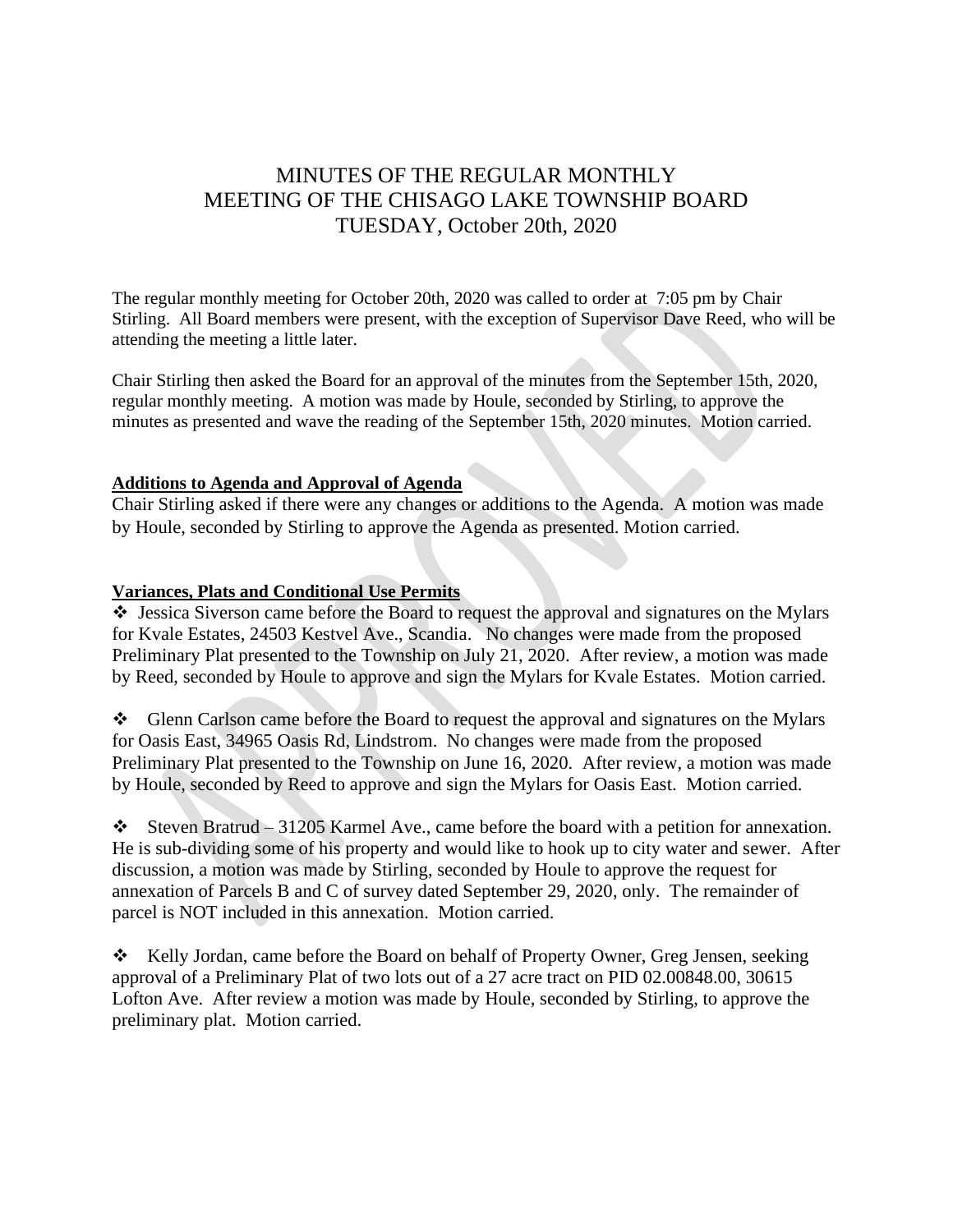## Page 2 of the October 2020 Minutes

❖ McKenzie, came before the Board on behalf of Teri Meads, seeking an amendment to the current CUP, at 11720 256<sup>th</sup> Street, Chisago City, requesting events that occur on the Sunday of Memorial Day weekend, Labor Day weekend and New Years Eve. To end at midnight rather than 10:00 pm. After review, a motion was made by Houle, seconded by Reed, to approve the amendment to the current CUP, adding 3 more days to remain open until midnight. Motion carried.

# **Old Business**

❖ Bob Schmidt, from Lakes Telecom, presented a Video Conference System that he recommended for the Township, so they can have Zoom meetings if necessary. The estimated cost for the system recommended is \$33,873.00. The CARES Act money would cover this cost. A motion was made by Houle, seconded by Reed, to approve the proposal. Motion carried.

❖ Chair Stirling informed the Board that Richard Nyquist, at 13485 Nueman Circle attended a meeting in October 2019, and informed the Board that he was concerned that his neighbors fence was placed in the ROW and that they also planted shrubs/trees on the northern border of his property. The township sent a letter on September 21, 2020 to the neighbor, in regards to Mr. Nyquist's concerns. October 5, 2020 the township received a responding letter informing us that Mr. Nyquist has since sold the property, and the new owners acknowledged that the access road was sufficient to allow full ingress to his property and that the removal of shrubs/trees would not be necessary to guarantee full access. No further action is required.

### **New Business**

❖ The Board invited the residents from Melody Lane and Mentzer Trail to discuss the future plan the City of Lindstrom has to install City Sanitary Sewer to Melody Lane and the properties it may affect. After discussion the Board informed the residents to meet with the City of Lindstrom to get all the correct information and any questions they may have answered.

❖ The Board received an application from Excel Energy requesting permission to replace, construct and therefore maintain: a pad mount transformer installation on existing electric primary stub to serve new house at 32598 Monarch Ave. After review a motion was made by Houle, seconded by Reed to approve the application requestion. Motion carried.

❖ The Board received an application from Excel Energy requesting permission to replace, construct and therefore maintain: an underground 1-phase primary tap off of existing pole to serve new house at 35050 Vibo Trl N. After review a motion was made by Reed, seconded by Houle to approve the application requestion. Motion carried.

❖ The Board received an application from Frontier requesting permission to perform the following: locate, construct, operate and maintain telephone facilities along Nueman Ct. After review a motion was made by Houle, seconded by Reed to approve the Frontier application. Motion approved.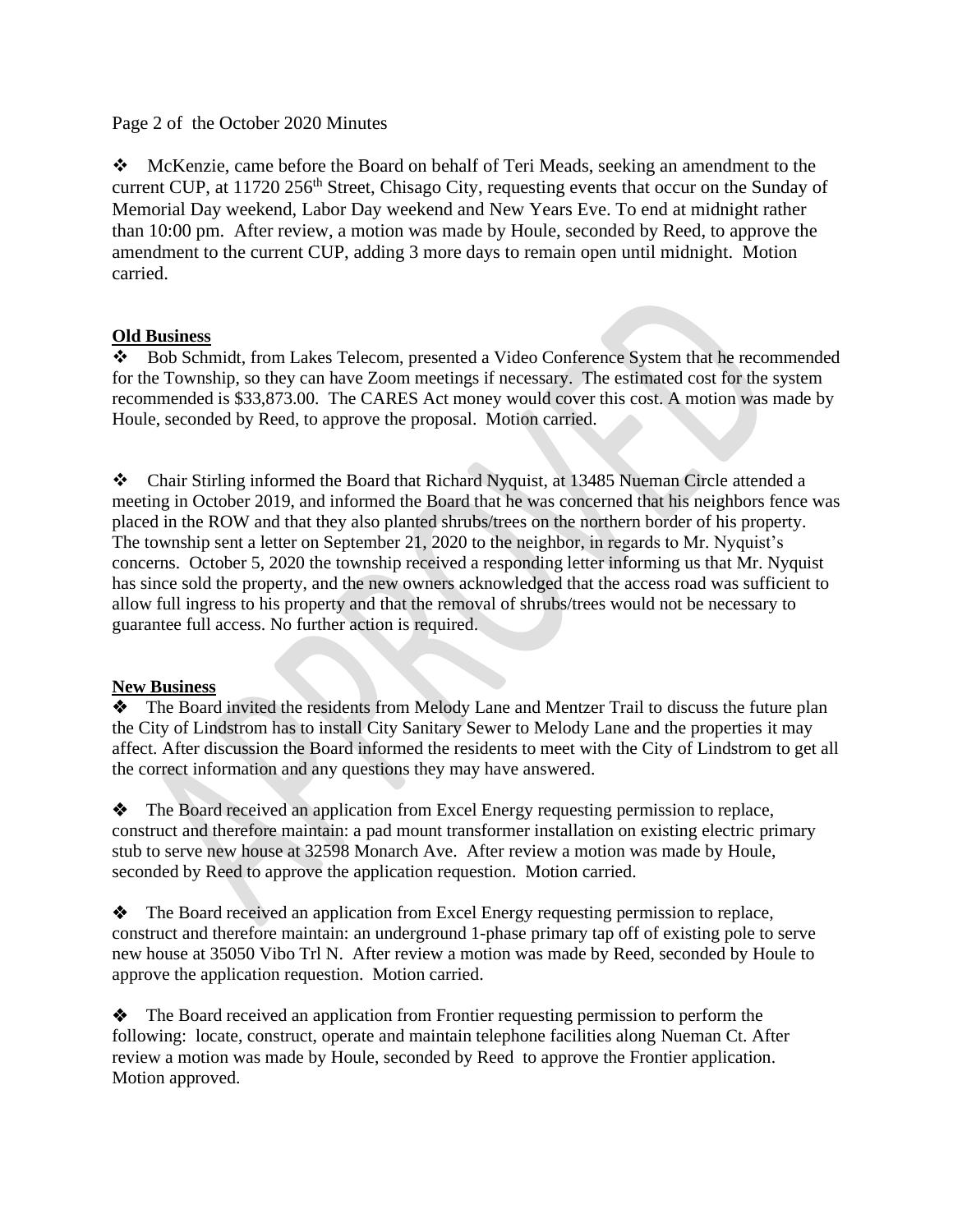## Page 3 of the October 2020 Minutes

❖ Clerk Peterson requested the Board to approve Resolution #2020-10-20 for Designating a Polling Location for 2021 per Minnesota Statues 2016, section 204B.16, subdivision 1. After discussion, a motion was made by Houle, seconded by Reed to adopt Resolution #2020-10-20 Designating a Polling location for 2021 for Chisago Lake Township North and South Precincts at 12400 316<sup>th</sup> Street, Lindstrom, MN. Motion carried.

❖ Gopher bounty – Chris Herrmann turned in 50 pair of Gopher feet for Gopher bounty. A motion was made by Houle, seconded by Reed, to pay Chris Herrmann \$100.00 Gopher Bounty. Motion carried.

# **Road Report** – Matt Wikelius

❖ Matt Wikelius informed the Board that:

- $\triangleright$  Bjorklund completed hauling limestone today, October 20<sup>th</sup>, 2020. They hauled a total of 5,985.12 tons. 4,446.74 for us covering Quinlan, Little Lake Rd, Lofton Lane, Oakman Ave., and  $255<sup>th</sup>$ . 1,538.38 tons we will bill to Franconia for  $255<sup>th</sup>$  and Panola Drive
- ➢ COVID-19 Projects update: Sogard Electric has put occupancy switches in all 4 bathrooms, and dimmer switch in meeting room lights. He will run power for the door openers and Video Conference System when ready.
- ➢ EZ Testing is currently installing motion activated faucets in the bathrooms. There is no good auto-flush for our existing toilets so we will not be installing auto-flush at this time.

# **Information for Officials**

- ❖ Clerk Peterson informed the Board of the following:
	- $\triangleright$  Gave the Board members information received from Jerry Spetzman, in regards to the Invasive Phragmites in the Chisago Lakes Chain of Lakes Watershed
	- $\triangleright$  A total of 27 building permit applications were issued within the Chisago Lake Township for the month of September, 4 for new homes, 17 for other home improvements, 3 for additional buildings and 3 for sewers
	- ▶ CCATO meeting will be held on Wednesday, October 28<sup>th</sup>, 2020 at the Amador Town Hall
	- ➢ Currently approximately 34% of the Township registered voters have voted absentee
	- ➢ Chair Stirling informed the Board that the Educational Conference and Annual Meeting to be held in St. Cloud on November 19-21, 2020, will be held virtually. The in-person event has been canceled. The classes are at No Charge and via Zoom but you will need to register if interested.

# **Financial Report**

❖ Treasurer Straub gave the Treasurer report. After the Treasurer's report was presented a motion was made by Houle, seconded by Reed to approve the Financial Report with a balance of  $$1,096,099.92$  and pay the bills – Claim numbers  $1872 - 1906$  in the amount of \$30,742.68. Motion carried.

❖ Treasurer Straub asked the Board if they wanted to merge the "Blacktop Repair fund" and the "Road & Bridge fund". After discussion, a motion was made by Houle, seconded by Reed, proposing to leave the "Blacktop Repair fund" and "Road and Bridge fund" separate. Motion carried.